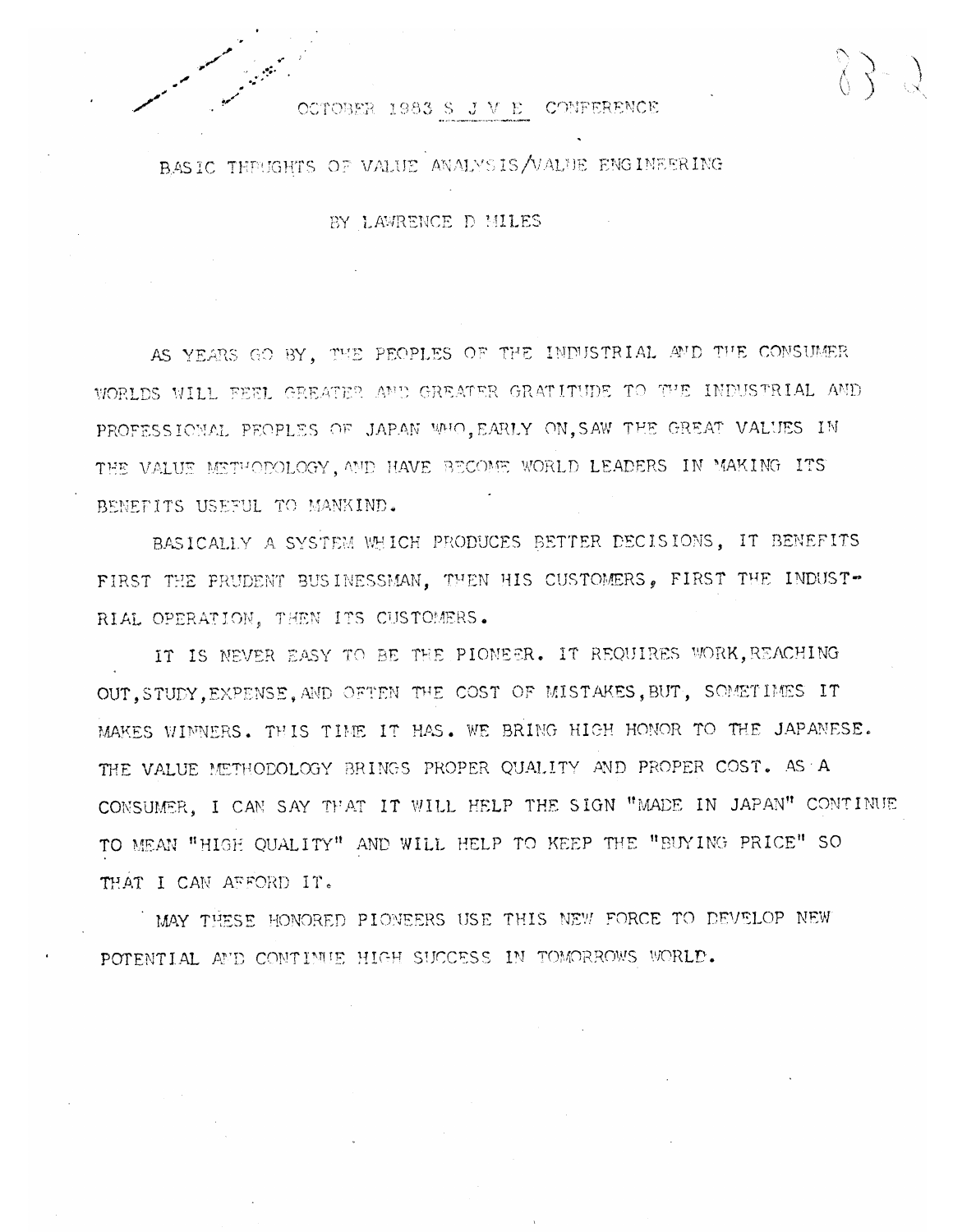## LOOKING AMEAD

TODAY IS DIFFERENT FROM YESTERDAY. FUEL CRISES LOOM. COMPUTER SCIENCE IS DOING THOUSANDS OF JOBS WHICH PEOPLE USED TO DO. MANY AREAS OF THE WORLD ARE BECOMING SCIENCE INTENSIVE. EACH POLITICAL DIVISION OF THE EARTH SEEPS WAYS TO KEEP OUT COMPETITION FROM OTHERS WHO MAY EXCEL IN SCIENCE OR PRODUCTIVITY. LONG ESTABLISHED SUCCESSFUL PRACTICES "WONT DO IT". THE PAST IS GONE, NOT BECAUSE WE WANT TO CHANGE, BUT BECAUSE WE MUST.

ONE TREMENDOUS SYSTEM, WHICH PRODUCES GOOD CHANGE, HAS JUST BEEN DURING THE PAST 35 YEARS. IT IS THE PACKAGE OF CONCEPTS AND PROVEN. METHODS WHICH MAKE UP THE "VALUE" TECHNOLOGY \* ACHIEVING IN ALL DECISION MAKING WHAT THE CUSTOMER OR USER WANTS - THE FUNCTIONS AND THE O'IALITY. AND AT COMPETITIVE COSTS.

WE HAVE LEARNED IN 35 YEARS THAT THIS IS NOT BASICALLY A SYSTEM FOR IMPROVING PRODUCTS -- BUT RATHER, A SYSTEM FOR IMPROVING PEOPLE, THEN THE PEOPLE IMPROVE PRODUCTS, PROCESSES, DECISIONS AND ACTIONS OF ALL KINDS, NOT ONLY ON ONE JOB, BUT IN ALL OF THEIR WORK.

TO IMPROVE PEOPLE, WE MUST UNDERSTAND PEOPLE. FOR THIS, WE HAVE LEANED HEAVILY UPON CONSULTING PSYCHOLOGISTS. IT WOULD SEEM THAT NEARLY EVERY THINKING PERSON HAS THE POTENTIAL OF PRODUCING DECISIONS TWICE AS GOOD AS THEY DO. WHAT A RESERVOIR OF EXTRA COMPETENCE IS AVAILABLE FOR THOSE WHO TEACH THEM!

I READ A STORY THAT HAD A VITAL AND USEFUL IMPACT. IT SAID "PEOPLE ARE LIKE ELEPHANTS - THEY ARE WHAT THEIR PAST HAS MADE THEM. THEY'VE BEEN TAUCHT SOME THINGS. THEY HAVE EXPERIENCED SOME THINGS. THEY HAVE FELT SOME TUINGS. THEY HAVE SEEM SOME THINGS. ALL OF THAT CREATES AUTOMATIC SOLUTIONS IN THEIR MINES".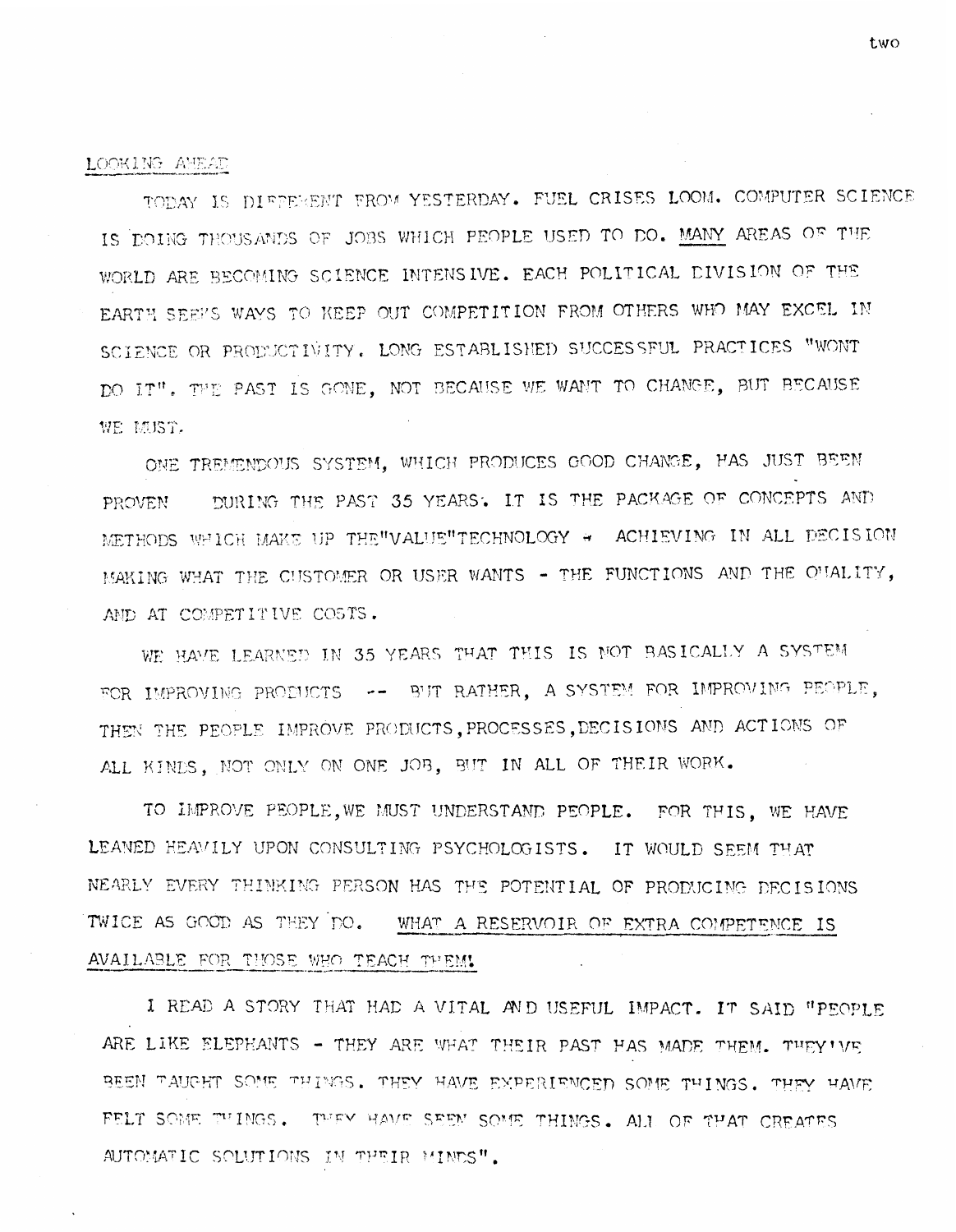IN MY COUNTRY WE SEE ELEPHANTS, AT CIRCUSES, OFTEN A ROW OF ELE-PHANTS. EACH WITH A SMALL CHAIN AROUND ONE FOOT. ATTATCHED TO A SMALL . STAKE WHICH IS DRIVEN INTO THE GROUND. DOES EACH STAY THERE? YES. DOES EACH WANT TO STAY THERE? PROBABLY NOT. DOES HE HAVE THE STRENGTH TO PULL THE STAKE? A HUNDRED TIMES OVER. THEN WHY DOESNT HE PULL IT? HE HAS ACCEPTED THE LIMITATIONS THAT HE HAS LEARNED. HE IS "PROGRAMMED". THE ACHIEVEMENT POTENTIAL OF THE REMAINDER OF HIS BRAIN AND/OR HIS MUSCLES HAS BEEN NULLIFIED. STARTLINGLY, ALL PEOPLE ARE "PROGRAMMED".

SINCE THESE ARE METHODS TO IMPROVE THE EFFECTIVENESS OF THE OPERATION OF THE HUMAN BRAIN, IT IS IMPORTANT TO EXAMINE IT FOR A FEW MINUTES. MUCH IS UNKNOWN, BUY MUCH IS KNOWN. IT ACTS AS T THOUGH IT WERE COMPOSED OF BILLIONS OF ADJACENT CELLS WHICH ARE CAPABLE OF CONDUCTING MINUTE AMOUNTS OF ELECTRICITY. ANY BRAIN ACTION IS THE RESULT OF ELECTRIC CHARGES OR CHEMICAL ACTIONS GOING FROM CELL TO CELL.

EACH TIME A SITUATION HAS BEEN MET AND THE BRAIN HAS REACTED TO IT, A PATH IS FORMED, FROM CELL TO CELL. EACH TIME A SIMILAR SITUATION APPEARS THE ELECTRICAL CHARGES OR CHEMICAL ACTIONS SEEM TO GO IN THAT PRE-ESTABLISHED PATH. THIS IS PROBABLY THE MECHAN-ISM OF HABITS AND OF ESTABLISHED THINKING PATTERNS. ELECTRIC OR CHEMICAL CHARGES, GOING THROUGH THESE PATHS CONSTITUTE THOUGHT. MENORY, VALUES, DECISIONS.

AT BIRTH THE HUMAN BRAIN IS A LITTLE PROGRAMED. FROM PARENTS GENES, TO ACCOMODATE NEEDED PHYSICAL FUNCTIONS AND SURVIVAL NEEDS, BUT ACTS AS THOUGH IT HAS BILLIONS OF AVAILABLE UN-PROGRAMED CELLS AWAITING THEIR FIRST IMPULSE. SCOM THE PROGRAMMING STARTS, AND

thre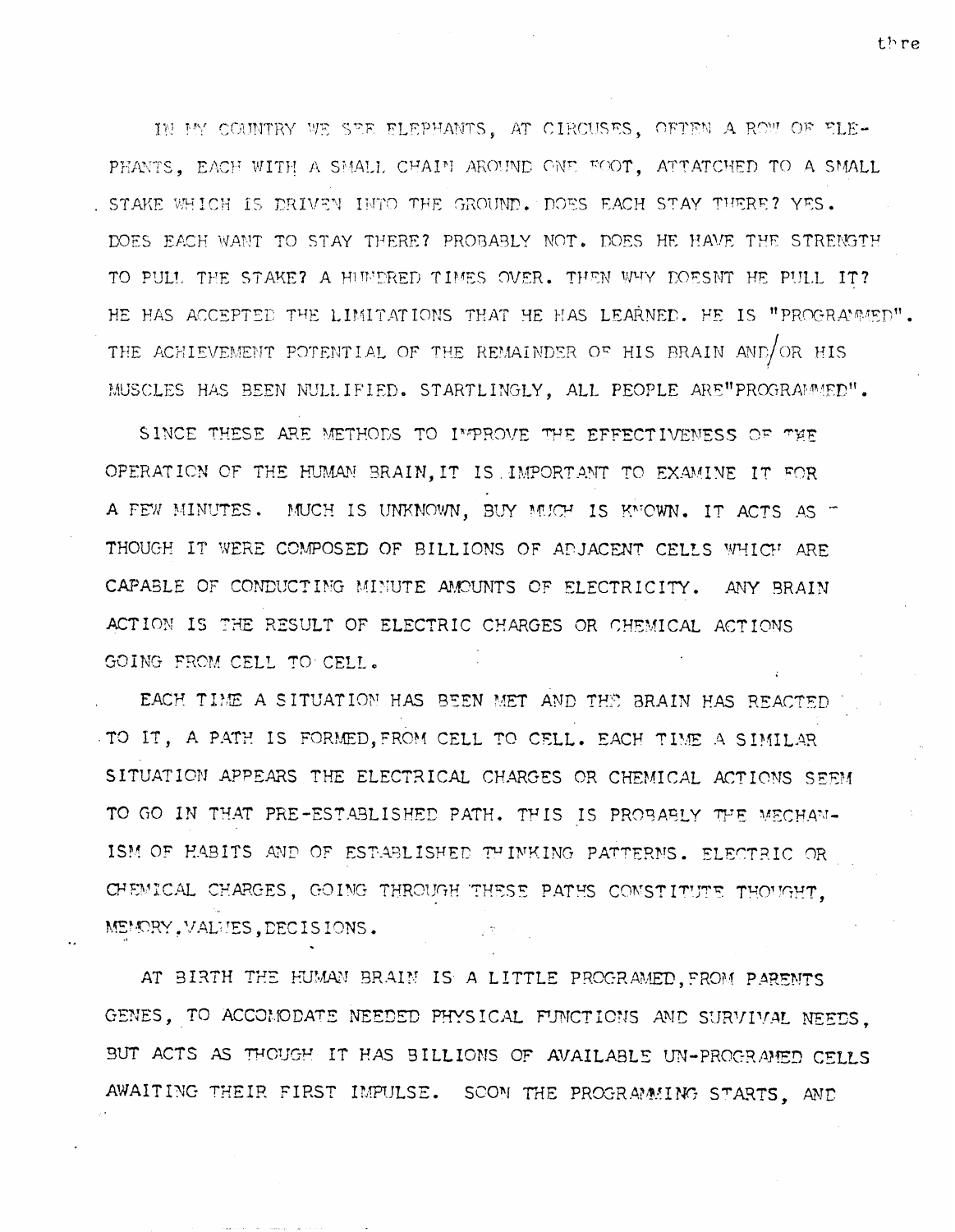PATHS, WHICH BECOME PREFERRED PATHS FROM CELL TO CELL ARE FORMED BY THE MILLIONS. THESE ESTABLISH THE INDIVIDUALS VALUES, HOW HE THINKS, WHAT HE THINKS IS RIGHT AND BEST AND HOW TO REACT TO VARIOUS SITUATIONS. THEY BASICALLY BECOME LIFETIME GUIDES AND CONTROLS. THESE PRE-ESTABLISHED BRAIN PATHS OFTEN HEAVILY LIMIT FREEDOM TO DEVELOP INNOVATIVE APPROACHES TO IMPORTANT PROBLEMS. THUS, IT FAS BEEN FOUND THAT WHEN SOMETHING VERY DIFFERENT, VERY NEW AND PERHAPS VERY MUCH BETTER IS REQUIRED TO MEET PRESENT NEEDS, BETTER RESULTS COME WHEN THE PROBLEM IS PUT INTO A FRAMEWORK THAT WILL AVOID THE PREESTABLISHED BRAIN PATHS.

I WILL PRESENT A PROGRAM WHICH OFTEN DOUBLES THE PRODUCTIVITY OF THE HUMAN MIND. I WILL SHOW THE MENTAL STEPS WHICH PRODUCE BETTER DECISIONS. I WILL ILLUSTRATE HOW THESE STEPS ARE APPLIED, AND SHOW EXAMPLES OF THE RESULTS. TO HELP MAKE THIS LECTURE EASY TO LISTEN TO, I WILL PRESENT A MIXTURE OF EXAMPLES, WHICH ARE USUALLY EASY AND EXCITING TO LISTEN TO, AND METHODS, WHICH ACHIEVE THE NEW THINKING, WHICH ARE OFTEN DULL, NEXT I WILL SHOW AN EXAMPLE. THEN FOLLOW WITH SOME METHODS WHICH PRODUCED THAT EXAMPLE AND OTHERS LIKE IT. PLEASE NOTE THAT WE ARE NOT DEALING WITH FRINGE ITEMS, BUT "CENTER STAGE" MATTERS, OF GREAT IMPORTANCE.

EXAMPLE 1 DEALS WITH THE CONSTRUCTION RECENTLY OF AN ENORMOUS DAM FOR FLOOD CONTROL AND OTHER BENEFITS IN WALLA WALLA WASHINGTON USA. BY THE UNITED STATES CORPS OF ENGINEERS. THIS WAS A PROJECT BY THE MOST HIGHLY SKILLED AND EXPERIENCED PROFESSIONAL GROUP IN THE UNITED STATES ENGAGED IN THAT TYPE OF WORK. DOZENS OF ENORMOUS DAMS HAVE BEEN BUILT THRUOUT THE WESTERN STATES MOUNTAINS. GREAT EXPERTISE AND

fot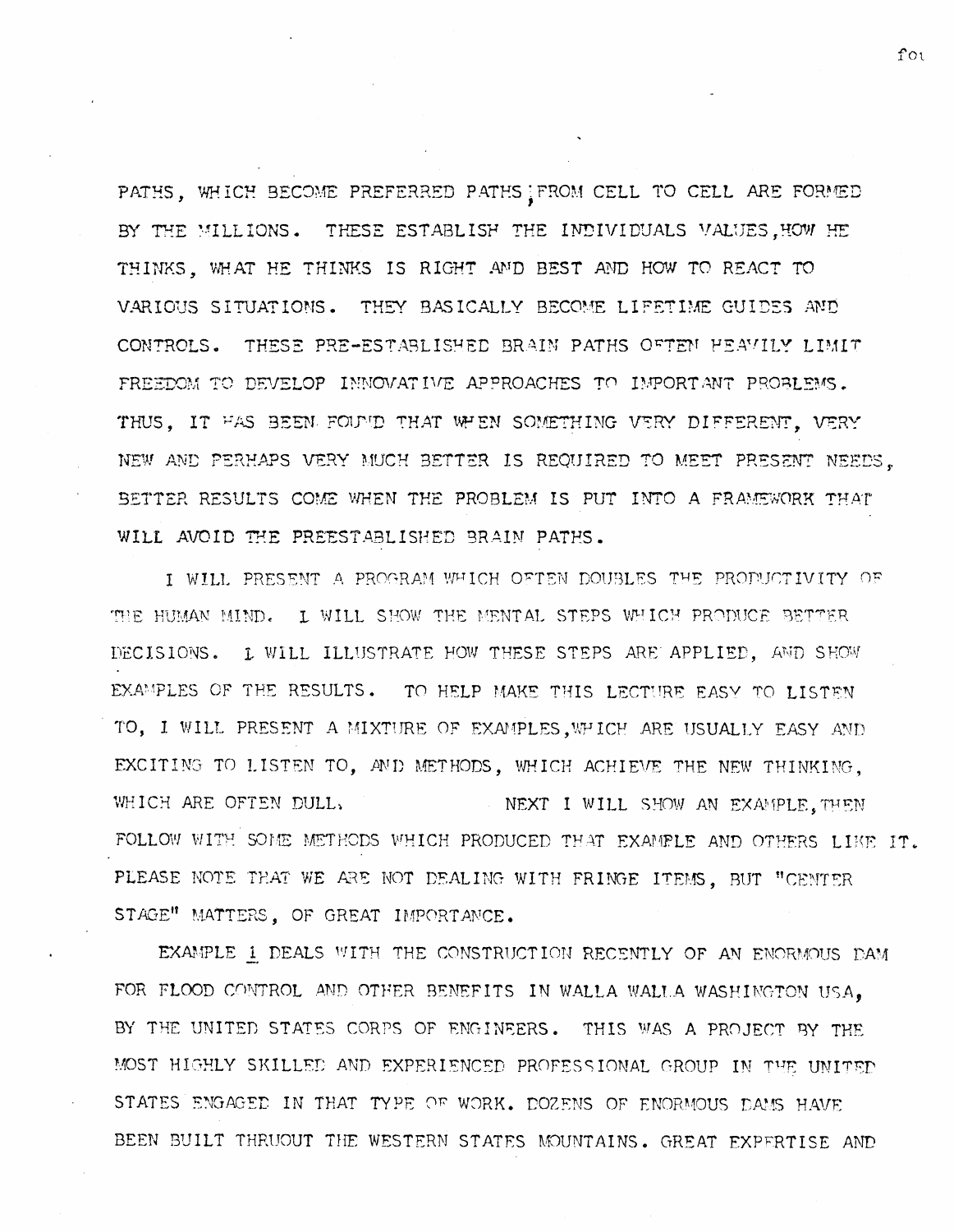SKILL HAVE BEEN DEVELOPED BY THE MEMBERS OF THE CORPS. VOLUMES OF KNOWLEDGE NAVE BEEN ACCUMULATED. CONCRETE SETTING RATES, CONCRETE SERINKAGE RATES, CONCRETE HEAT GENERATION WHILE SETTING, ESSENTIAL REMOVAL RATES AND QUANTITIES OF HEAT, AND ALL OTHER VITAL FACTORS ARE WELL KNOWN. LITTLE SURPRISE THAT MOST RESPONSIBLE MANAGERS FELT THAT IT WOULD BE A WASTE OF TIME AND MONEY TO HAVE PEOPLE HIGHLY SKILLED IN VALUE ENGINEERING METHODOLOGY, BUT RELATIVELY LITTLE SKILLED IN DAM CONSTRUCTION "TAKE A LOOK AT IT".

THE DAM WAS 500 METERS LONG AND 60 METERS MAXIMUM HEIGHT. IT WAS DESIGNED, DRAWINGS AND SPECIFICATIONS PREPARED AND COMPETITIVE BIDS SECURED. THE BEST BID WAS \$24,000,000. WITH 3 YEARS CONSTRUCTION TIME. THE CONTRACT WAS AWARDED. HOWEVER THE UNITED STATES LAWS NOW REQUIRE THAT ON USA EXPENDITURES OF OVER \$10,000,000. AT LEAST A MINIMAL LOOK MUST BE MADE AT IT BY FEOPLE SKILLED IN VALUE ENGINEERING APPROACHES, QUALIFIED CVS PEOPLE. IN THIS CASE IT WAS REQUIRED THAT \$40,000. BE SPENT FOR SUCH A STUDY. WILLIAM L KELLEY WAS THE MANAGER INVOLVED. HE CAUSED THINKING TO FOLLOW THE STEPS OF THE VALUE ANALYSIS JOB PLAN.

"EXACTLY WHAT ARE WE TRYING TO DO?" THEY AGREED "GET THAT CONCRETE IN PLACE AND PROPERLY SET, USING TODAY'S WORLD'S BEST PRACTICES". THEY SET FOR THEIR EXACT CREATIVE TASK "HOW MIGHT WE DO THAT JOB FOR \$12,000,000 INSTEAD OF \$24,000,000. 7" THEY HAD DEFP CREATIVITY. THEY SEARCHED, THEY LISTENED, THEY LEARNED. THEY TESTED, THEY PRO--A CONSTRUCTION TYPE WHICH REMOVED CONSTRUCTION COST, TIME AND VED. COMPLICATION WAS FOUND, AND PROVEN SUITABLE. THE DAM WAS BUILT.

COST INSTEAD OF \$24,000,000 BECAME \$16,000,000. TIME REQUIRED, INSTEAD OF 36 MONTHS BECAME 16 MONTHS.

five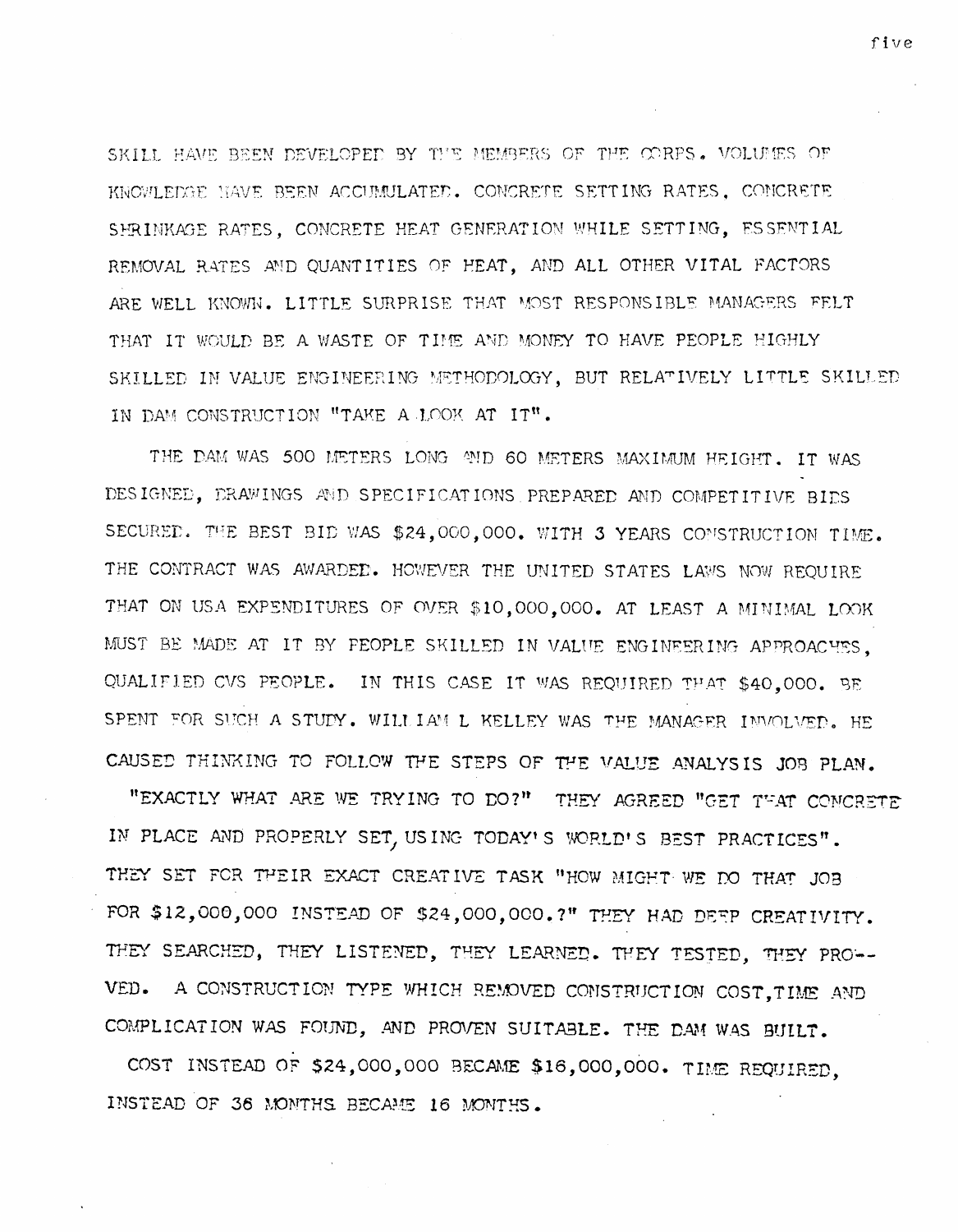A OUANTUM FORWARD JUMP IN THE ART OF DAM CONSTRUCTION WAS CREATED. THE METHOD OF "ROLLER COMPACTED" CONCRETE, WAS USED, ELIMINATING EN-ORMOUS COSTS AND TIME FACTORS FOR WATER COOLING AND OTHER COSTS. AS A FURTHER BENEFIT THE UNITED STATES CORPS OF ENGINEERS, WHICH HAD SUPERVISION THE CONSTRUCTION WORK, ADVISED MR. KELLEY THAT SINCE THEIR PERIOD OF SUPERVISORY WORK WAS SHORTENED FROM 36 MONTHS TO 16 MONTHS. THEY HAD MADE ANOTHER \$2,000,000. SAVING OF CASH. **BENEFIT** FROM THE \$40,000. OF CVS WORK WAS THE ORIGINAL \$8,000,000. PLUS THIS \$2,000,000, FOR A TOTAL OF \$10,000,000., AND 20 MONTHS MORE USE OF THE I

IN THE LONG-RUN HOWEVER, THE GREATEST BENEFIT CAME FROM "GROWING" THE PEOPLE INVOLVED. A NEW AND DIFFERENT APPROACH WHICH THEIR PREVIOUS EXPERIENCE AND "KNOWLEDGE" DENIED TO THEM WILL NOW BRING TO THEM. GREATER ACHIEVEMENT AT LOWER COST THRUOUT THEIR FUTURE.

WHY IS THIS SYSTEM SO EFFECTIVE IN"GROWING"PEOPLE

HOW IS IT DONE? **AND** 

ANSWER IT GIVES THEM DIFFERENT FRAMES OF REFERENCE, DIFFERENT

ATTITUDES AND DIFFERENT APPROACHES.

IT IS DONE BY INTENSIFYING FUNCTIONAL THINKING AND FOLLOWING THE STEP-BY-STEP METHODOLOGY ALREADY SET FORTH IN THE JAPANESE TRANSLATION OF THE TECHNIQUES OF VALUE ANALYSIS AND ENGINEERING 2ND EDITION PAGES 69 THROUGH 93. IN ACHIEVING SOME OF THE HIGHEST RESULTS, USERS HAVE STRENGTHENED THE PROCEEDURES IN TWO WAYS.

ONE - WHEN SEVERAL PEOPLE ARE WORKING TOGETHER MORE EMPHASIS IS PLACED AT HAVING THE MINDS OF EACH ONE WORKING ON EXACTLY THE SAME PROBLEM AT EXACTLY THE SAME INSTANT.

TWO - IN THE ANALYSIS STEP, PAGE 74 IT HAS BEEN FOUND THAT BETTER RESULTS ARE OFTEN PROMOTED AND SECURED IF, WHEN COST IS A FACTOR,

A SPECIFIC AMOUNT OF DESIRED COST IS STATED. IT CAUSES BETTER THINKING.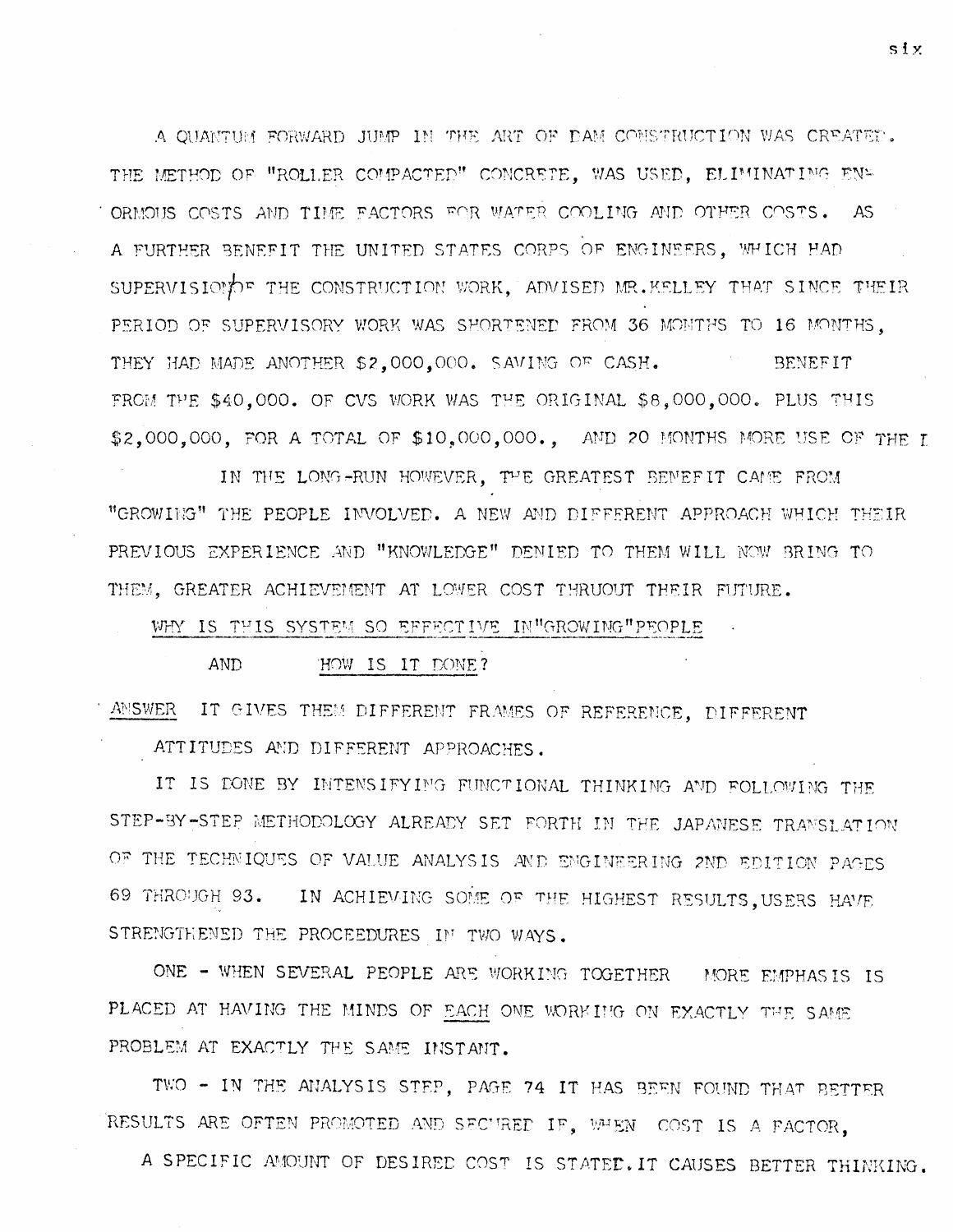seven

EXAMPLE 2 DEALS WITH QUITE A NORMAL SITUATION IN COMPANY MANAGEMENT. IT WILL SHOW THE STEPS THEY TOOK IN CHOOSING THE VALUE METHODOLOGY, WHAT THEY DID. AND WHAT RESULTED.

THE PRESIDENT OF COACHMAN INDUSTRIES, KEITH CORSON REPORTS THAT IN THE LATE 70'S INVENTORIES WERE CLIMBING, LOSSES WERE MOUNTING AND THE COMPANY WAS ENDANGERED. HE SAID WE HAD COST REDUCTION EFFORTS IN PLACE AND BELIEVED THEY WOULD BE SUFFICIENT! HE ADDED. "LITTLE DID WE KNOW!". STEP ONE - THE COMPTROLLER READ OF A MEETING OF A FEW HOURS AT WHICH THE VALUE ENGINEERING SYSTEM WOULD BE EXPLAINED. HE ATTENDED. STEP TWO - HE TOLD ABOUT IT SO OPTIMISTICALLY TO HIS MANAGEMENT THAT THEY ARRANGED FOR HIM TO TAKE THE ONE WEEK COURSE TO REALLY LEARN THE SYSTEM.

IT AND TO MAKE SUGGESTIONS.

ONE TEAM CONSISTED OF THE CEO AND THE BOARD OF DIRECTORS.

"CURRENTLY OUR BALANCE SHEET IS THE BEST IT HAS EVER BEEN."

THE FIRST QUARTER OF 1983 PRODUCED EARNINGS OF \$3,700,000.

FOR TRAINING PROJECTS, THEIR "LIVE" SEVERE PROBLEMS WERE USED.

"WHILE THE FIRST QUARTER OF 1982 STILL PRODUCED A LOSS OF \$114,000.

WEEK'S TRAINING FOR ALL MANAGEMENT AND

STEP FOUR - MANAGEMENT DECIDED THAT "THIS WAS THE WAY TO GO".

AS MANY AS PRACTICAL TOP PROFESSIONAL PEOPLE.

2. FOR TRAINING, TEAMS OF 4 TO 6 WERE ARRANGED.

AFTER THE WEEK. ALL RETURNED TO THEIR JOBS.

"WE ARE CURRENTLY OUT OF SHORT-TERM DEBT".

1. THEY SCHEDULED THE

PRESIDENT CORSON RECENTLY REPORTED:

OF VALUE ANALYSIS INC. WAS INVITED TO COME AND TELL MANAGEMENT ABOUT

STEP THREE - HE REPORTED WITH SUCH CONFIDENCE THAT J K FOWLKES, PRES.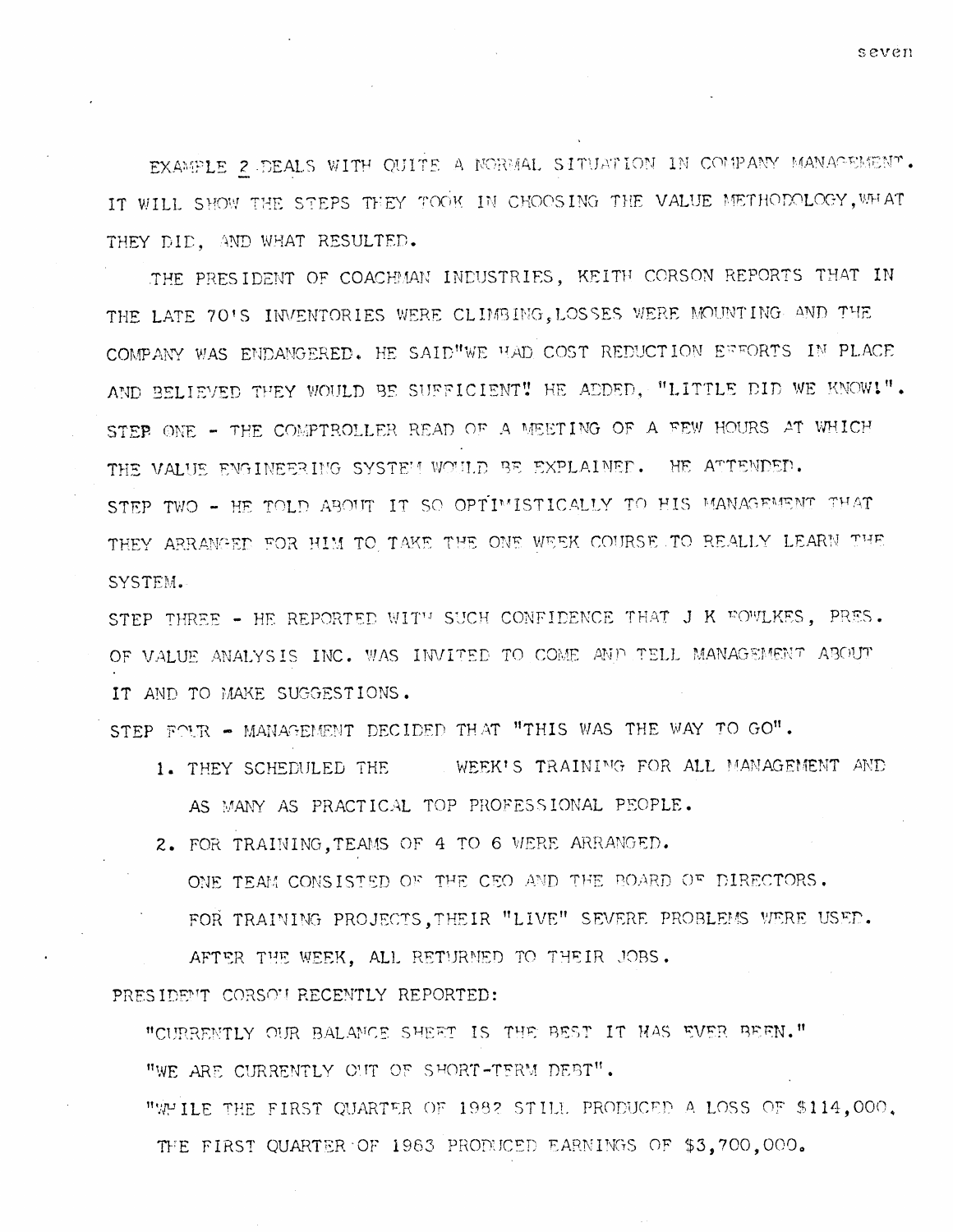COACHMAN INDUSTRIES INC STOCK PRICES SHOW INVESTORS REACTION TO THEIR ACTIONS: PER SHARE MARCH 1982 \$7.00

| APRIL 1983   |      | 41.00    |
|--------------|------|----------|
| $A \cup G$ . | 1983 | $60,00*$ |

\* NOW SPLIT 2 FOR 1 IT SELLS FOR 30.

HOW DID COACHMAN DO IT?

IN A WEEK'S SEMINAR OF THE VALUE METHODOLOGY, THEY "GREW" THEIR OWN PEOPLE. IT IS NOT UN-REASONABLE TO BELIEVE THAT THEY COUBLED THE CONTRIBUTION OF MANY IN MANAGEMENT, IN ENGINEERING. IN MARKETING. IN PER-SONELL WORK, IN MAINTANENCE, IN RESEARCH AND DEVELOPMENT AND PERHAPS IN PROCUREMENT. THESE CONTRIBUTIONS CAME WITHOUT NEW HIRINGS AND NEW TRAINING.

TIME AFTER TIME, I HAVE BEEN STARTLED, EVEN SHOCKED BY THE INCREASE IN COMPETENCE OF MEN AFTER TRAINING. FOUR QUOTATIONS WILL COMMUNICATE.

" THE INFORMATION AND KNOW-HOW GAINED BY THIS SEMINAR CANNOT BE MEASURED. IT HAS OPENED OUR EYES AND CHANGED OUR WAY OF THINKING".

"THE SEMINAR IS TERRIFIC. I HAVE NEVER GOTTEN SO MUCH GOOD IN SO SHORT A TIME -- IT HAS CHANGED MY THOUGHT HABITS".

"THIS SEMINAR HAS BEEN ONE OF THE MOST ENLIGHTENING EXPERIENCES I HAVE EVER ENCOUNTERED".

"THIS SEMINAR CERTAINLY GIVES EACH INDIVIDUAL A NEW OUTLOOK AND A NEW APPROACH".

I HAVE BEEN ASKED, "NOW, AFTER 35 YEARS, WHAT ARE YOUR TOPMOST BELIEFS?" I WILL ANSWER.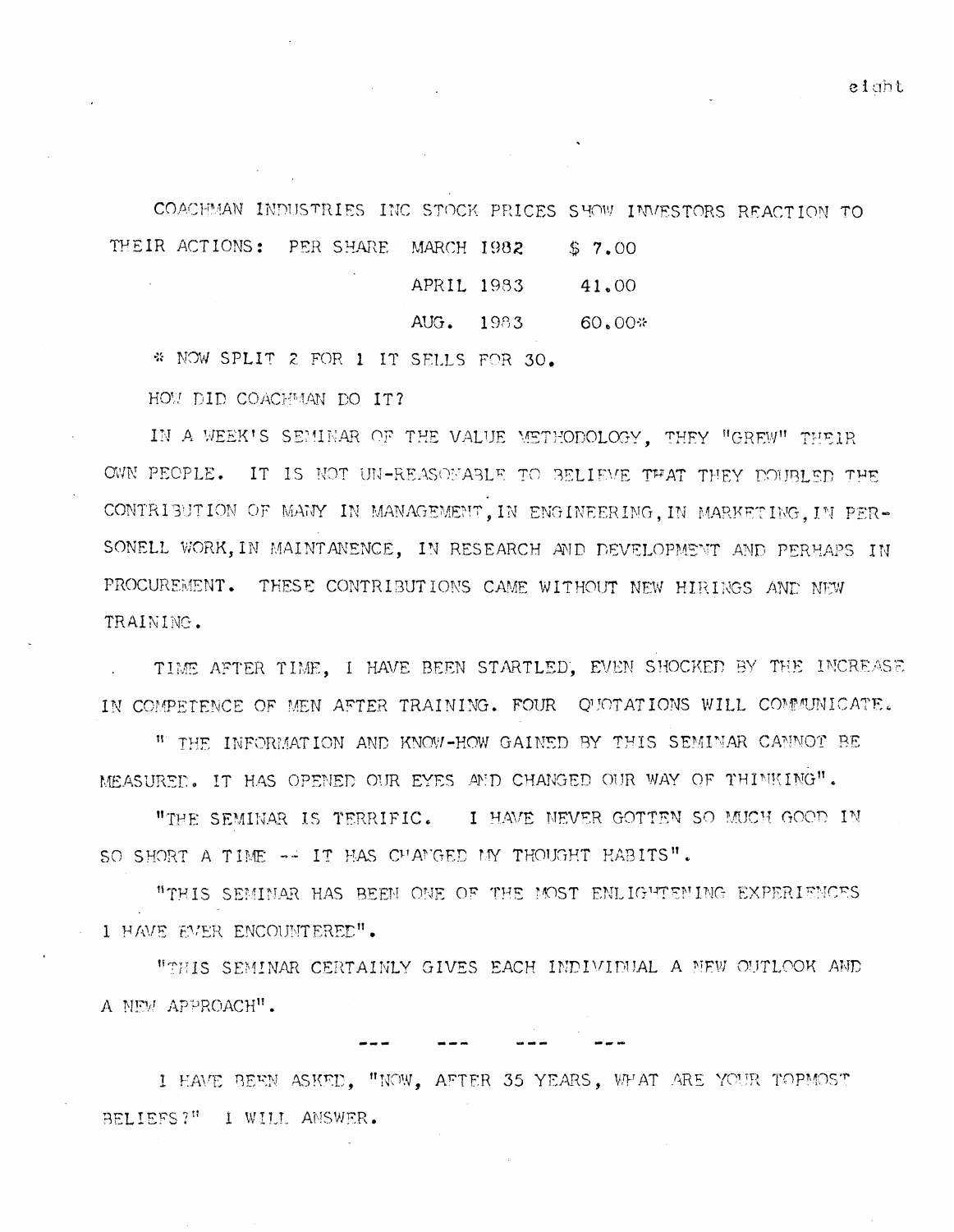1. PEOPLE HAVE ENORMOUS MESTAL POWER WHICH THEY NEVER HAVE LEARNED TO. OR BEEN ALLOWED TO USE -- NOT JUST A FEW PEOPLE. BUT MOST PEOPLE.

2. IT IS POSSIBLE AND PRACTICAL TO TEACH MOST OF THEM. HOWEVER. USUALLY IT IS/NECESSARY TO, AT THE SAME TIME, CHANGE THE ENVIRONMENT IN WHICH THEY WORK. I SPEAK ONLY FROM EXPERIENCE IN THE USA. OFTEN. WHAT I READ INDICATES THAT IN JAPAN MAN-SUPERVISOR-ENVIRONMENT RELATIONSHIPS MAY BE VERY DIFFERENT.

3. TO TEACH THEM AND CHANGE THEM. THEY MUST BE OVER-WHELMED WITH REALITIES THAT ARE PERTINENT AND THAT ARE NEW TO THEM.

4. ONE TYPE OF SEMINAR WITH WHICH I AM EXPERIENCED ACHIEVES THESE BENEFITS IN ONE OR TWO WEEKS. I'LL LIST ITS BASIC ELEMENTS. \* MANAGEMENT-SET ENVIRONMENT ATTITUDE THAT BENEFICIAL CHANGE IS NEEDED. \* "CAN-DO" ENVIRONMENT WITH PEERS WHILE DOING GROUP PROJECT WORK WHICH

IS ILLUMINATED BY NEW KNOWLEDGE AND NEW TECHNIOUE. \* EXPERIENCE SHOWS THAT THE FOLLOWING CONTAIN THE TECHNICAL KNOWLEDGE. ATTITUDE BUILDERS AND ACTION BUILDERS NEEDED.

"AN EFFECTIVE 40 HOUR TRAINING SEMINAR" PAGES 358 - 360 OF THE MCGRAW-HILL 2ND EDITION.

MORE DESCRIPTION OF THE ITEMS "SPECIFIC KNOWLEDGE" AND "SPECIALIZED KNOWLEDGE" HAS HELPED SOME TEACHING GROUPS, SO I WILL PROVIDE IT HERE. THERE ARE SCORES OF SPECIALTIES, WHICH SOMETIME, SOME#WHERE FIT AND PER-FORM THE FUNCTION BETTER AND MORE ECONOMICALLY. THE PROBLEM WAS THAT TO GET THE UP-TO-DATE KNOWLEDGE A REPRESENTATIVE WOULD BE INVITED TO THE SEMINAR FLOOR - TO TELL HIS STORY. HE USUALLY WANTED 30 TO 40 MINUTES. WE ALLOWED HIM ONLY 7. WE TOLD HIM THAT WHEN HE WAS INVITED, BUT OFTEN WHEN HE GOT THERE HE WOULD TRY TO TALK ON FOR A HALF HOUR. SO. IN ORDER TO GET LOTS OF KNOWLEDGE IN, WE HAD THEM SIGN FOR 7 MINUTES. WE TOLD THEM TO FOLLOW THIS FORMAT "THIS IS WHAT WE HAVE, AND HERE'S WHERE

nino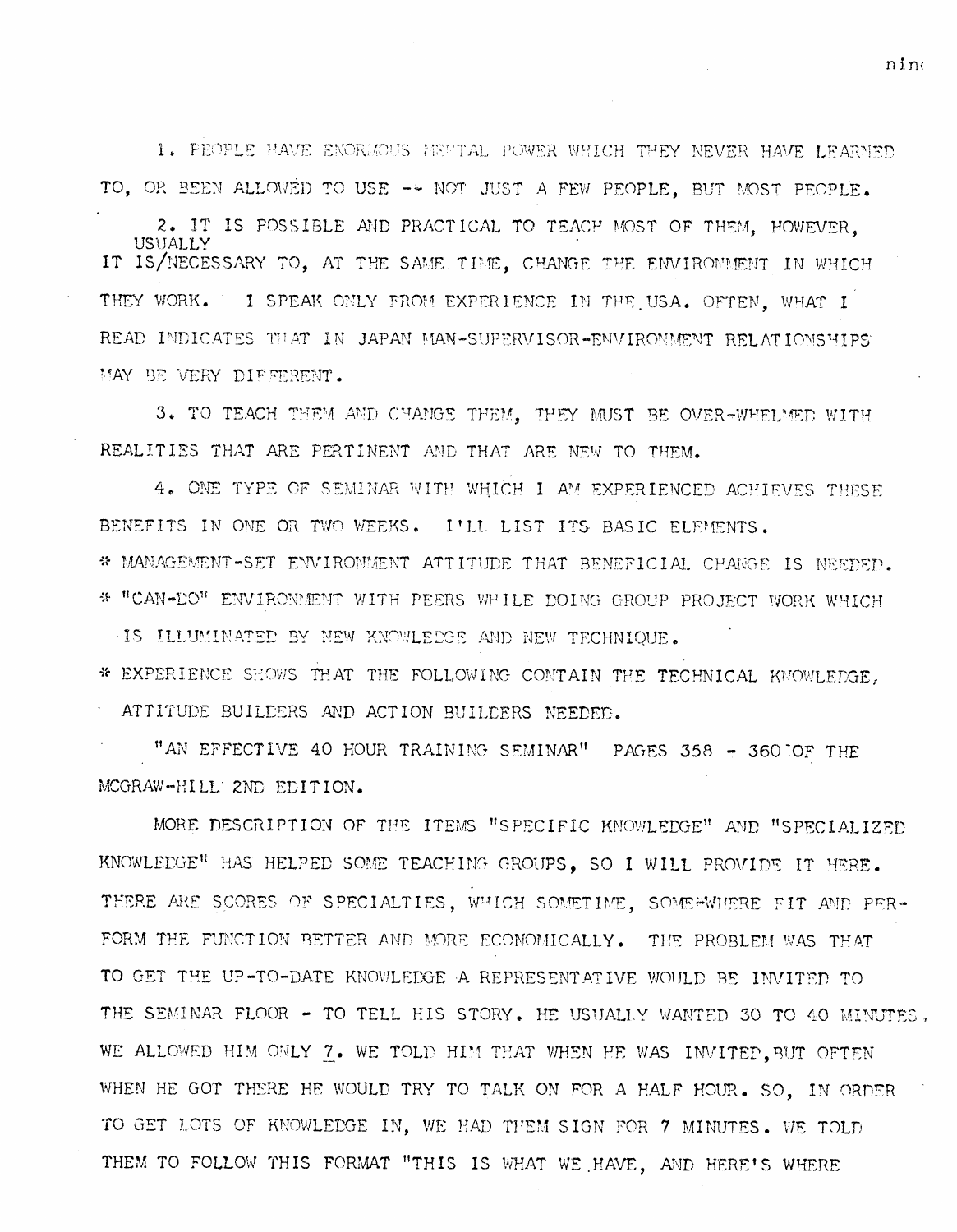YOU CAN USE IT". THEN AFTERWARDS THE MAN COULD GO TO THE TABLES WHERE-EVER HE HAD STIRRED UP SOME INTEREST AND WORK WITH THEM. TRAINEES WERE STARTLED AT THE "SPECIFIC USE" SPECIALTIES THEY LEARNED ABOUT. TYPICAL WOULD BE: SPECIAL STEEL, HIGH TEMPERATURE INSULATION, HIGH TEMPERATURE LUBRICATION, NEW TYPE ELEC. CONTACT, SPECIAL FASTNERS, NON-WEARING BRAKE BANDS, PRE-COATED METALS, SPECIAL PURPOSE PLASTICS AND 100 MORE.

THE TRAINEES SAW SO MANY VERY USEFUL. VERY SPECIAL ITEMS THAT THEY DEVELOPED THE PATTERN OF BELIEVING THAT WHATEVER THEY NEEDED WAS AVAILABLE - JUST FIND IT.

EXAMPLE 3 SHOWS ANOTHER EXPERIENCE IN "GROWING"THE COMPANYS OWN PEOPLE. MR PHILLIPS REPORTS THAT PHILLIPS INDUSTRIES OF DAYTON OHIO FACED A SAD PICTURE IN THE LATE 70'S. THE COMPANY MAKES WINDOWS, FANS, PLASTIC BATH TUBS AND OTHER SPECIALTIES LARGELY FOR THE MODULAR HOUSING INDUSTRIES. BUSINESS WAS GOING DOWN. PROFITS WERE FALLING. THE COMPANY HAD 31 PLANTS, 4500 EMPLOYEES. 1979 EARNINGS WERE DOWN TO \$6,000,000, AND FALLING. IT WAS TIME TO ACT.

R.H.BRETHERN, PRES. AND CHIEF OPERATING OFFICER SAID, "THERE IS THOMAS COOK ASSOCIATES VERY LITTLE MAGIC INVOLVED, THE COMPANY HIRED AN OUTSIDE CONSULTANT / TO DO A VALUE ANALYSIS OF WHAT IT DOES AND HOW AND WHY IT DOES IT." "HE HELD SCHOOLS FOR OUR PEOPLE AND EVEN SOME OF OUR CLIENTS. IDEAS SURFACED FROM OUR PEOPLE. THEY KNEW THESE THINGS ALL OF THE TIME. IT WAS A MATTER OF VERBALIZING, SO WE COULD EXECUTE THEM. IN ALL INSTANCES WE ENDED UP WITH A HIGHER QUALITY PRODUCT, OR ONE WE COULD PRODUCE FASTER. AT LOWER COST."

AS PHILLIPS OWN EMPLOYEES WERE TAUGHT THE BASICS OF VALUE ENGIN-EERING, IT WAS OBSERVED THAT "VE DOESENT TELL US HOW TO RUN OUR BUSINESS, BUT HOW TO RUN OURSELVES".

te<sub>1</sub>